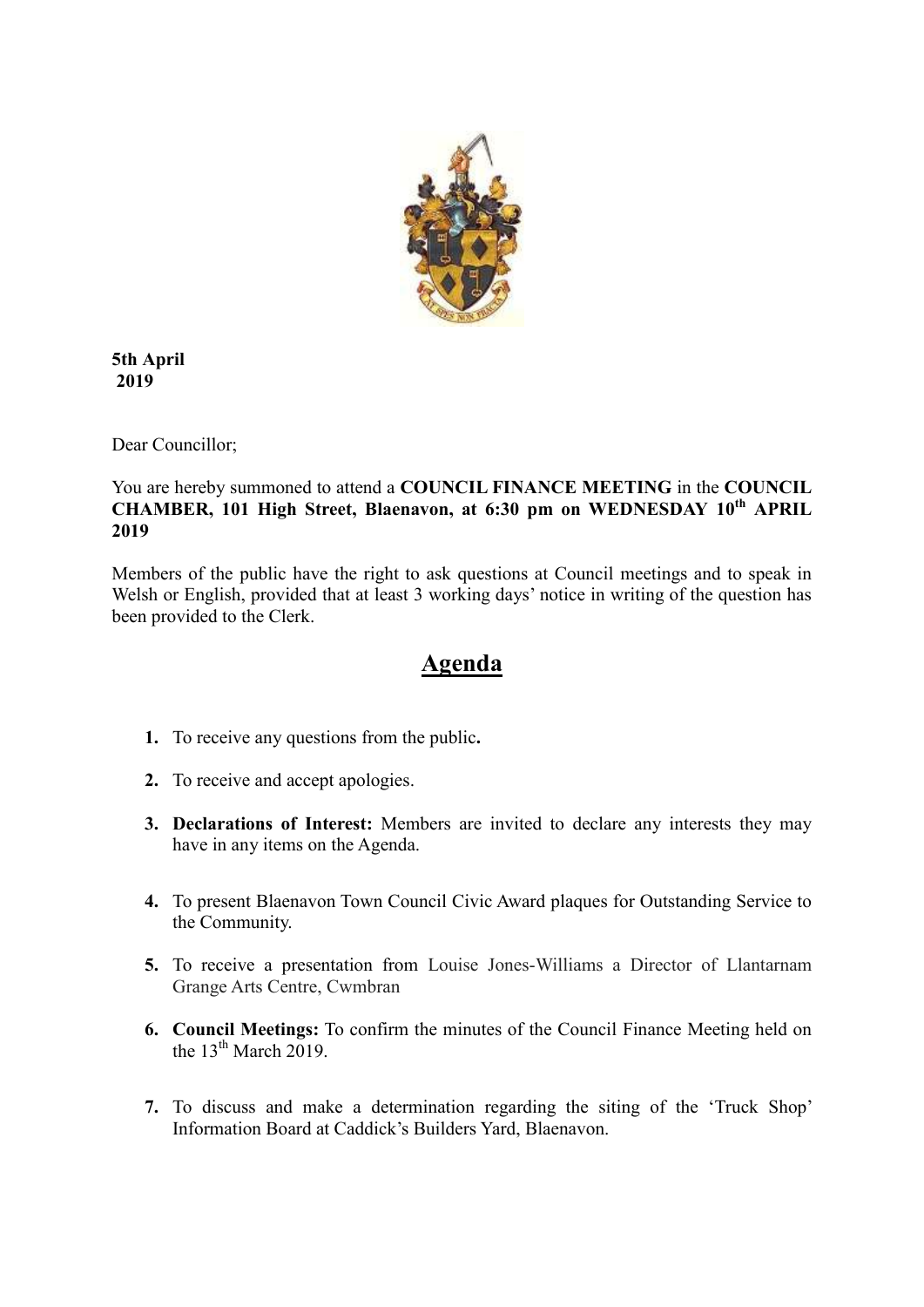**8.** To discuss potential Town Council projects for allocation into the Project Action Plan 2018/19. Relevant updates or new projects as notified.

By virtue of THE PUBLIC BODIES (Admission to Meetings) ACT 1960, the Press and Public are excluded from discussions on the following items on the basis that disclosure thereof would be prejudicial to the public interest because of the confidential nature of the business to be transacted.

**9. Responsible Finance Officer's Update:** To receive the March 2019 financial update.

Yours Sincerely

Kevin Warren. MInstLM. FCMI.

Clerk to the Council.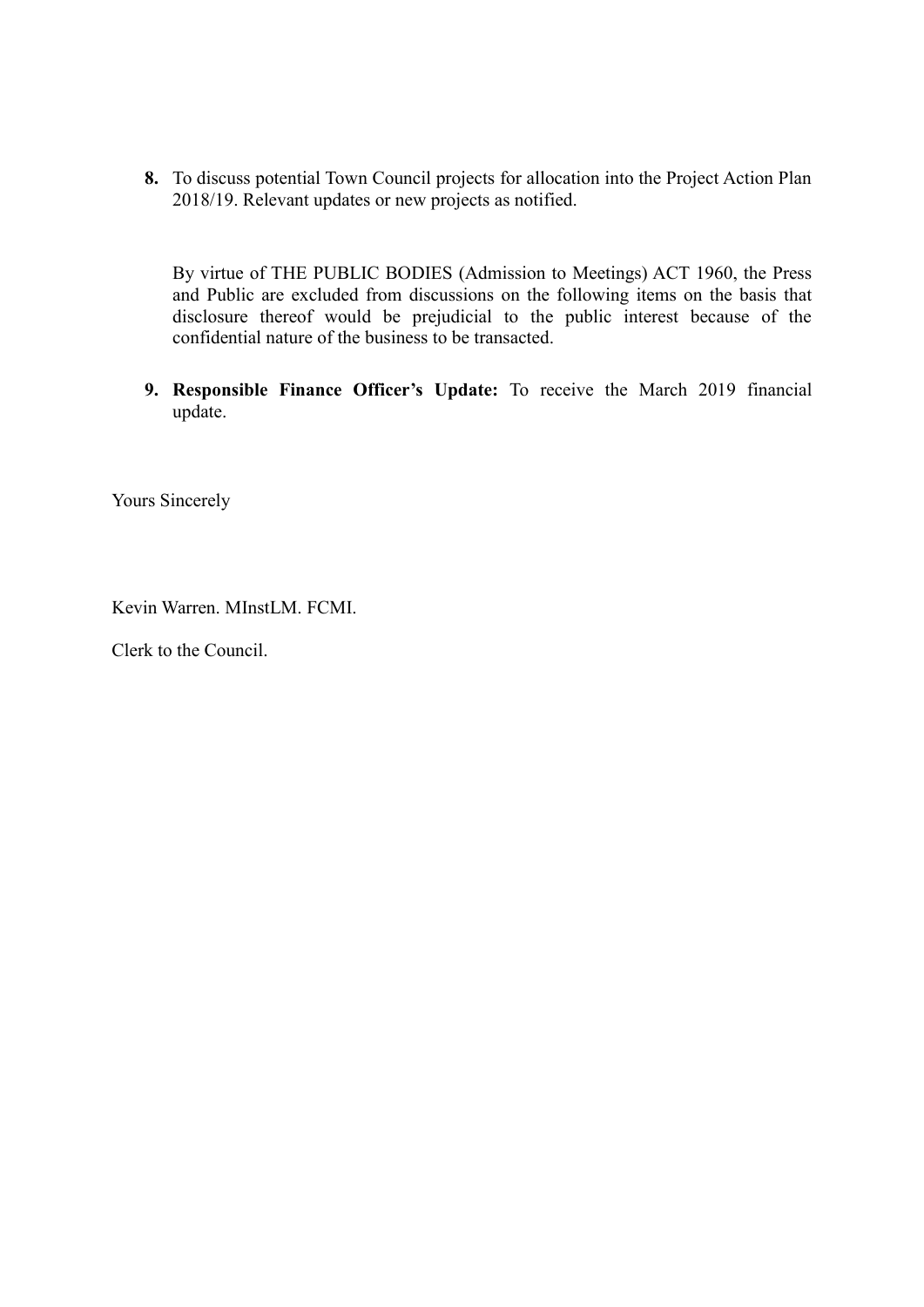

## **BLAENAVON TOWN COUNCIL**

# **MINUTES OF THE COUNCIL FINANCE MEETING**

## **HELD ON WEDNESDAY 10th APRIL 2019 AT THE COUNCIL CHAMBER, 101 HIGH ST, BLAENAVON.**

#### **In attendance:**

Councillor: Jac Denley - Jones (In the Chair)

Councillors in attendance: S, Bright, G. Davies, L. Evans, S. Evans, N. Horler, J. Huybs, A. Jones, J. Jones, G. McCann.

Visitors: Louise Jones – Williams – Llantarnam Grange Arts Centre.

The Finance meeting of the Council was opened at 6:30pm by the Chairman Councillor Jac Denley - Jones who welcomed everyone to the meeting and thanked them for their attendance.

#### **1. To receive any questions from the public.**

None present

### **2. Apologies**

Cllr B. Lewis.

### **3. Declaration of interests**

Cllr Alan Jones – Llantarnam Grange.

### **4. To present Blaenavon Town Council Civic Award plaques for Outstanding Service to the Community.**

The Mayor Cllr Gareth Davies presented Civic Award plaques to Chris and Wendy David and also Caal Mattravers.

**Resolved:** Civic Award plaques presented by The Mayor.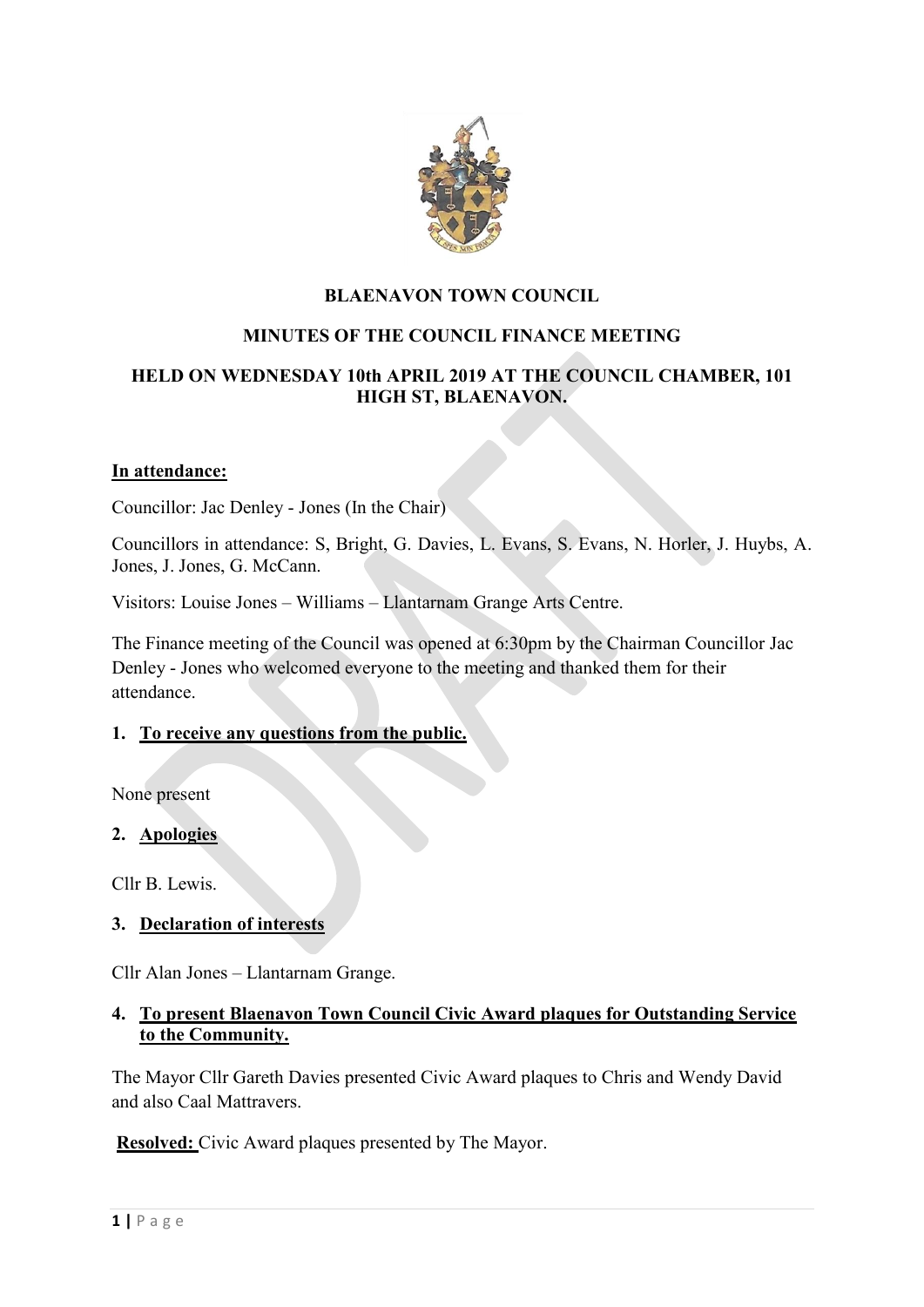### **5. To receive a presentation from Louise Jones – Williams a Director of Llantarnam Grange Arts Centre, Cwmbran**.

A power point presentation was delivered to members by Louise Jones – Williams which provided an overview of the services available at Llantarnam Grange and the nature of the building.

The presentation outlined the exhibitions that had taken place during 2018 together with the learning programme for schools. An interest within Blaenavon centred around the Townscape Heritage Programme that was being delivered at Blaenavon Heritage VC School.

Other services at the centre involved the following:

- Holiday Workshops / Saturday Arts Club
- Conversation and Talks Learning Programme
- Adult Workshops
- Health and Wellbeing
- Volunteers Programme
- Bridges into Work

It was explained to members that in order to facilitate the services moving forward then around £140k would need to be raised. Any support from Blaenavon Town Council would be welcome.

A series of questions and observations were raised by members which included:

- Unaware of the services currently on offer.
- What other contributions are being provided by other local authorities and community councils?
- What is the relationship with local youth services?
- What other initiatives are in place to promote income generation?

Ms Jones – Williams explained that Llantarnam Grange is a regional Arts Centre based in Torfaen which covers all of South East Wales, there are no other centres located within the neighbouring local authority areas.

Contributions are received from other community councils for example Cwmbran together with Croesyceiliog and Llanyrafon.

There are plans to develop more youth services and to encourage other groups. In terms of income generation, this is constant with charges to schools for example Saturday arts club and the sale of products from exhibitions.

Ms Jones – Williams was thanked by the chair for her interesting and informative presentation to members. Ms Jones – Williams thanked members and stated that any members were welcome to visit the centre at any time.

At 6:55pm Ms Jones – Williams left the meeting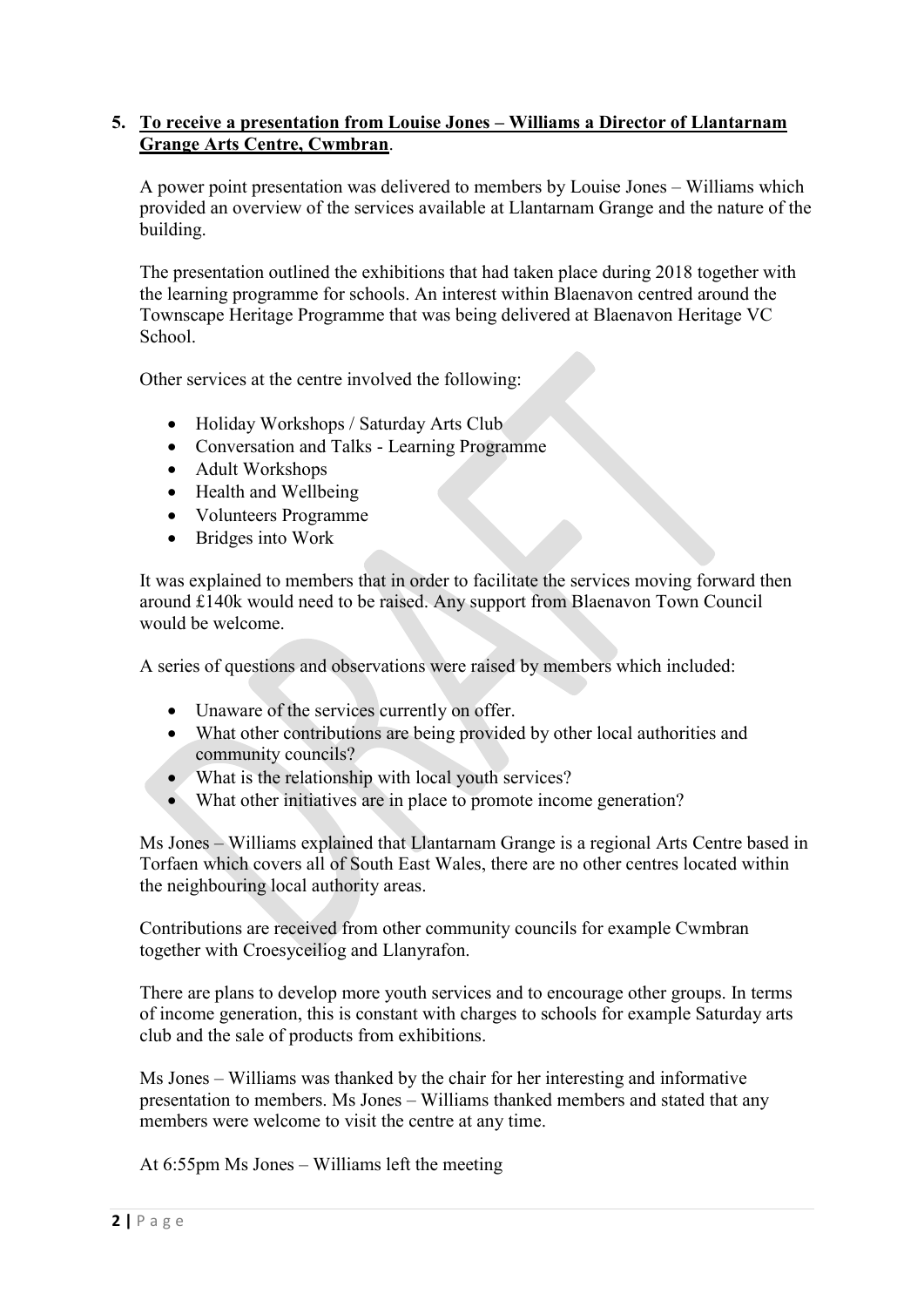A brief discussion took place amongst members with no determinations being decided.

## **6. To confirm the minutes of the Council Finance Meeting held on the 13th March 2019 as a true and accurate record**

The minutes were read for accuracy with no amendments being offered. It was proposed by Cllr Janet Jones and seconded by Cllr Horler that the minutes be approved. This was agreed.

**Resolved:** Minutes approved.

### **7. To discuss and make a determination regarding the siting of the ' Truck Shop' Information Board at Caddick's Builders Yard, Blaenavon.**

The clerk provided members with an overview regarding the information board that had now been completed and was ready for installation. A brief outline of the planning consent attributed to the board was provided to members.

The building was still the property of the Caddick family who had previously consented for the board to be installed. Cllr Alan Jones would make contact with the family to confirm a date for the installation.

Potential dates were discussed amongst members and it was decided that the 26/4/19 or 3/5/19 were suitable. The unveiling would be conducted by the Mayor with Councillors and members from the Caddick family being present.

The Clerk outlined to members that he would contact Chris Langford to establish his availability to install the board.

**Resolved:** Clerk to contact Chris Langford to establish his availability for installation and confirmation of the potential dates.

### **8. To discuss potential Town Council projects for allocation into the Project Action Plan 2018/19. Relevant updates or new projects as notified.**

Cllr Alan Jones revisited the presentation provided by Louise Jones – Williams and proposed that based on the information provided that a donation of £500 could be awarded by the Town Council. This was seconded by Cllr Denley – Jones.

A discussion took place amongst members regarding this. At this point Cllr Gareth Davies declared an interest (Performance Manager of the Fusion Project Officer)

Cllr Stuart Evans proposed an amendment of £250 to be awarded, this was seconded by Cllr Janet Jones.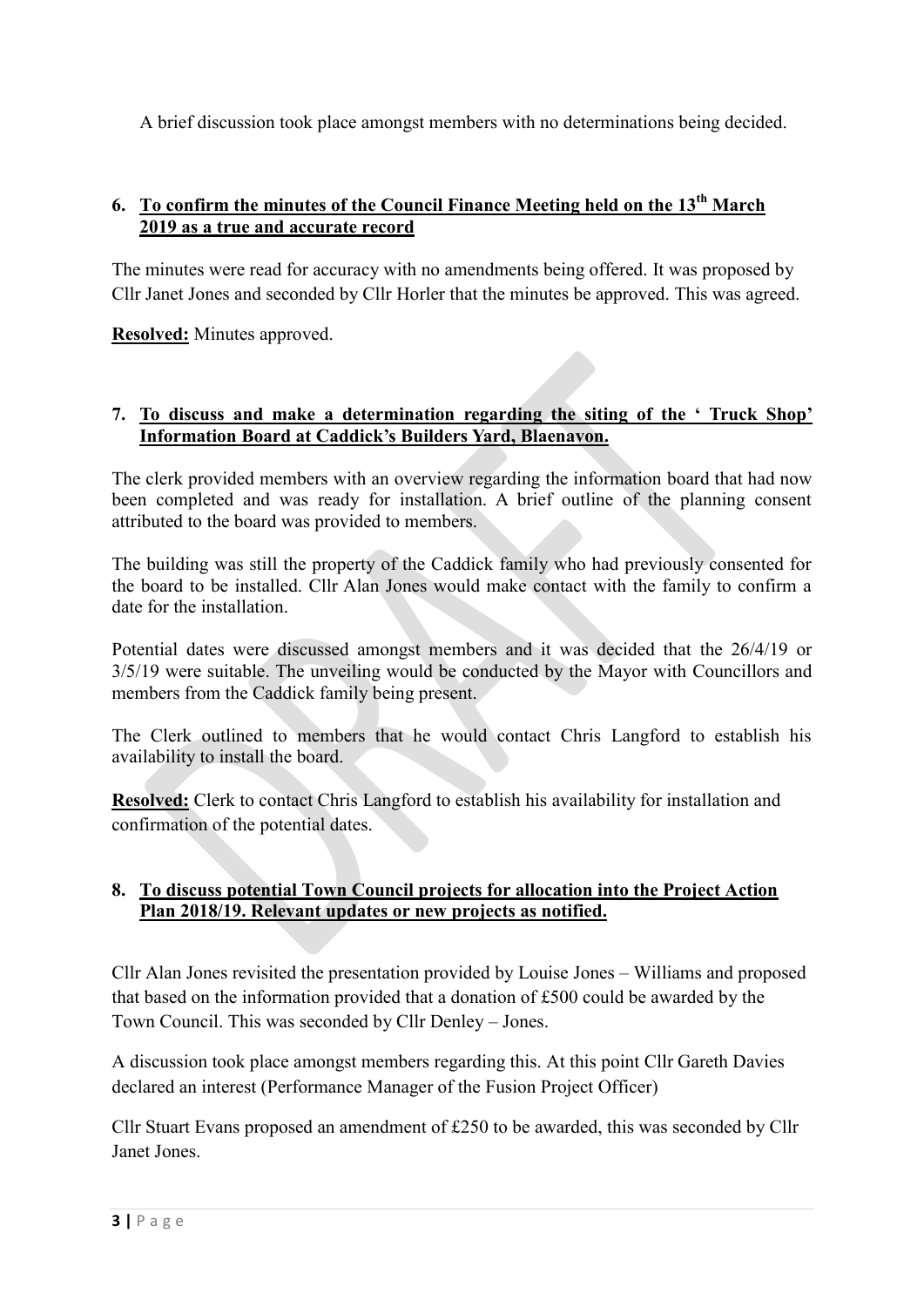A vote on the amendment was taken which resulted in 4 votes for £250 and 6 votes for £500.

**Resolved:** £500 to be awarded to Llantarnam Grange Arts Centre. Clerk to inform Ms Jones – Williams.

Cllr Gareth Davies provided members with a brief overview of the plans for the World Heritage Day and the work currently being completed.

The event plan has now been completed. In terms of a definitive cost of the event, this has not yet been established at this time, but it is envisaged that the overall cost will be cheaper based on last year's event. Negotiations with suppliers are still taking place.

A request was made for £10k to be awarded in principle by the Town Council to support the event. Any underspend would of course be returned back to the Council. This will need to be decided at this meeting in order to secure the event.

There will be monthly updates provided to the council regarding the costs and event overview.

At this point declarations of interest were raised by the following Cllrs:

- Nick Horler
- Jackie Huybs.
- Alan Jones.
- **•** Gareth Davies
- Janet Jones.

A discussion took place amongst members regarding the request for £10k to support the event.

It was proposed by Cllr McCann and seconded by Cllr Huybs to award the £10k in principle pending further monthly updates to the Council from the World Heritage Committee.

This was agreed by members.

**Resolved:** £10k to be awarded in principle.

# **9. Responsible Finance Officer's Update: To receive the March 2019 financial update.**

Members were presented with the March 2019 financial update by the RFO Kevin Warren. The areas alluded to in the presentation were:

- Income and Expenditure
- Credit Card Payments